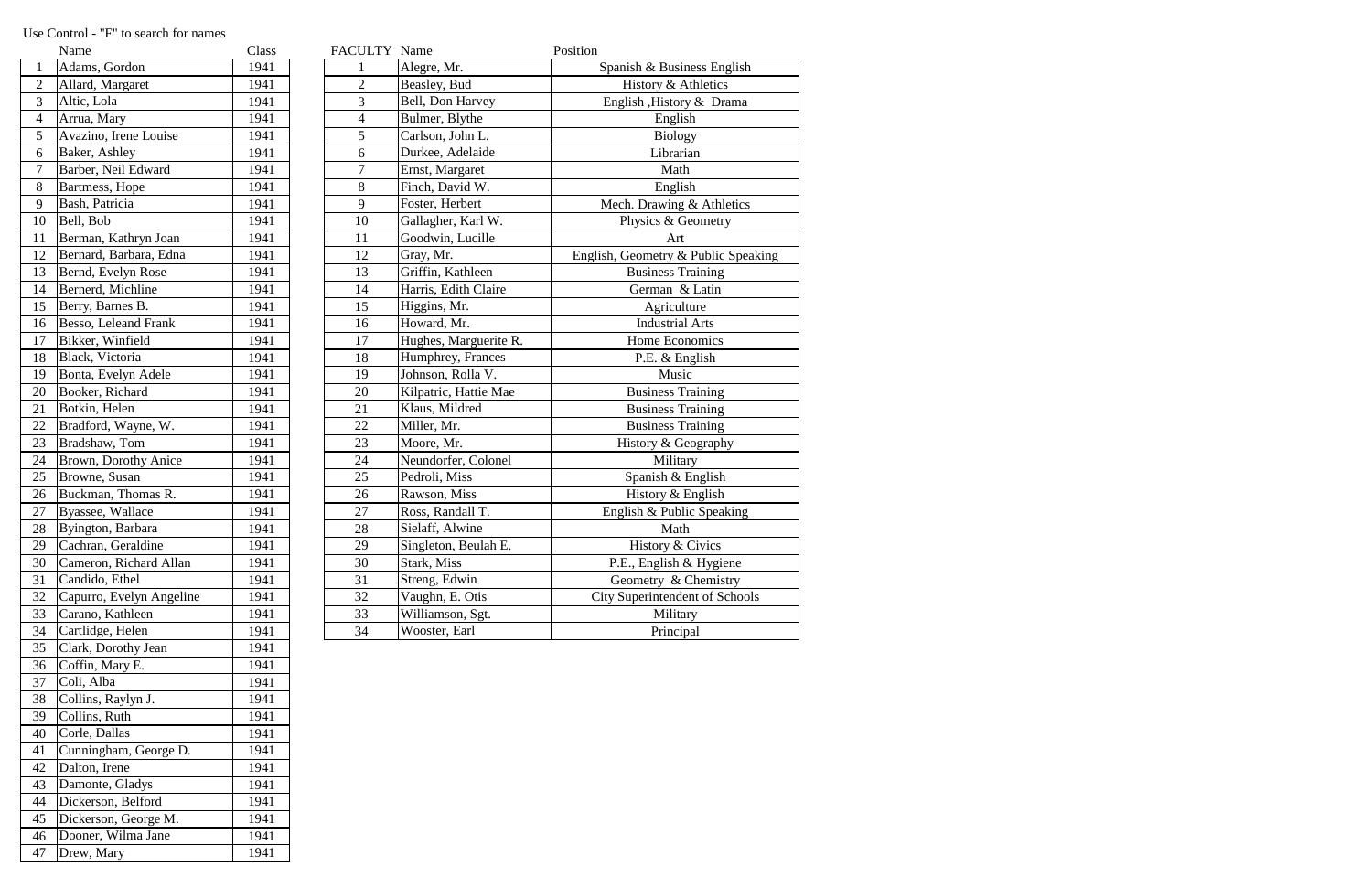| 48 | Dunlop, Neal              | 1941 |
|----|---------------------------|------|
| 49 | Elder, Madeline G.        | 1941 |
| 50 | Everett, Betty Lou        | 1941 |
| 51 | Fairchild, Mahlon D.      | 1941 |
| 52 | Fanti, Caesar P.          | 1941 |
| 53 | Farrar, Priscilla         | 1941 |
| 54 | Ferguson, Norma May       | 1941 |
| 55 | Ferretto, Evelyn Rose     | 1941 |
| 56 | Fisher, Jeanne Ann        | 1941 |
| 57 | Fitzgerald, Geraldine     | 1941 |
| 58 | Fleming, John Scott       | 1941 |
| 59 | Foster, Dave              | 1941 |
| 60 | Gallues, Henry Nick       | 1941 |
| 61 | Gardella, Grace           | 1941 |
| 62 | Gardner, Beryl Bernice    | 1941 |
| 63 | Garrison, Helen           | 1941 |
| 64 | Gent, William Robert      | 1941 |
| 65 | Gianella, Vincent P.      | 1941 |
| 66 | Gilbert. Lois             | 1941 |
| 67 | Giudici, Carl             | 1941 |
| 68 | Gonzales, Ruth R.B.       | 1941 |
| 69 | Goodin, James T.          | 1941 |
| 70 | Gottschalck, Carol        | 1941 |
| 71 | Granata, Clara            | 1941 |
| 72 | Gunzburg, Don Glynn       | 1941 |
| 73 | Haddow, Beulah Marion     | 1941 |
| 74 | Hall, Robert              | 1941 |
| 75 | Harrison, Thomas          | 1941 |
| 76 | Heap, Richard Thomas      | 1941 |
| 77 | Hedges, Weldon            | 1941 |
| 78 | Henrichsen, Renee         | 1941 |
| 79 | Hera, Nancy Marie         | 1941 |
| 80 | Herz, Patricia Martha     | 1941 |
| 81 | Hicks, Archie C.          | 1941 |
| 82 | Honeywell, Lois Loraine   | 1941 |
| 83 | Hoover, Edwin C.          | 1941 |
| 84 | Howard, Robert Lee        | 1941 |
| 85 | Hunt, Bob                 | 1941 |
| 86 | Hunter, Henry             | 1941 |
| 87 | Ibarra, Amelia            | 1941 |
| 88 | Jensen, Walter Orla       | 1941 |
| 89 | Jeppesen, Dawna           | 1941 |
| 90 | Johns, Geneieve           | 1941 |
| 91 | Jutte, John               | 1941 |
| 92 | Kalagorgevich, William J. | 1941 |
| 93 | Karrasch, Karl Kenneth    | 1941 |
| 94 | Kearney, Helen June       | 1941 |
| 95 | Killgore, Charlotte       | 1941 |
| 96 | Knight, Doris             | 1941 |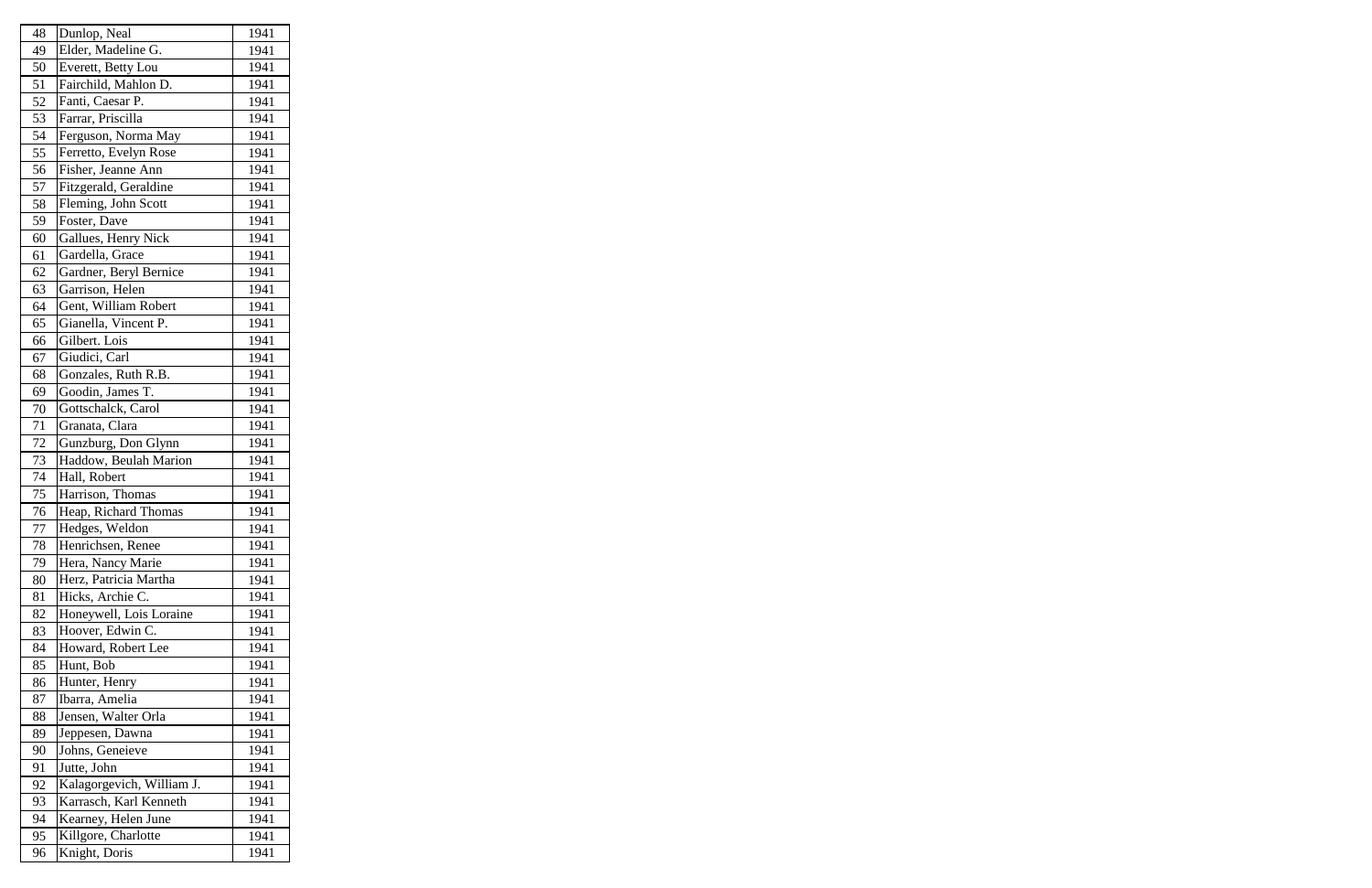| 97  | Kornmayer, William A.       | 1941 |
|-----|-----------------------------|------|
| 98  | La Voy, Marguerite Mary     | 1941 |
| 99  | Lagomarsino, Edward         | 1941 |
| 100 | LaTourrette, William Edward | 1941 |
| 101 | Lederman, Eve               | 1941 |
| 102 | Leonard, Chelton            | 1941 |
| 103 | Leonard, Lucille            | 1941 |
| 104 | Locke, Dorothy Jean         | 1941 |
| 105 | Martinez, Helen             | 1941 |
| 106 | McCampbell, Carolyn         | 1941 |
| 107 | McCormick, James R.         | 1941 |
| 108 | McCoy, Jack                 | 1941 |
| 109 | McDonald, Lovell            | 1941 |
| 110 | McKenzie, John A.           | 1941 |
| 111 | McQuerry, Margaret Nelle    | 1941 |
| 112 | Meckley, Chester            | 1941 |
| 113 | Meckley, Elroy Ellsworth    | 1941 |
| 114 | Meginness, Genevieve        | 1941 |
| 115 | Merrifield, Robert L.       | 1941 |
| 116 | Molignoni, Betty            | 1941 |
| 117 | Montrose, Ethel Verna       | 1941 |
| 118 | Moore, Paul                 | 1941 |
| 119 | Morris, Helen Virginia      | 1941 |
| 120 | Mortensen, Neil             | 1941 |
| 121 | Murphy, Ben                 | 1941 |
| 122 | Nelson, Roberta C.          | 1941 |
| 123 | Ney, Robert                 | 1941 |
| 124 | Nielsen, Walter             | 1941 |
| 125 | Norris, Earline             | 1941 |
| 126 | Novakovich, Vera            | 1941 |
| 127 | Olander, Florence Eleanor   | 1941 |
| 128 | Parish, Bill                | 1941 |
| 129 | Parker, Floyd               | 1941 |
| 130 | Patten, Dorman Gregory      | 1941 |
| 131 | Pheneger, Iva Lee           | 1941 |
| 132 | Poindexter, Gloria Jean     | 1941 |
| 133 | Poole, Bill                 | 1941 |
| 134 | Potts, Doris Marguerite     | 1941 |
| 135 | Prentiss, Catherine W.      | 1941 |
| 136 | Pryce, Jacqueline           | 1941 |
| 137 | Quilici, Norma K.           | 1941 |
| 138 | Raichlen, Ruth              | 1941 |
| 139 | Rand, William               | 1941 |
| 140 | Rees, Walter                | 1941 |
| 141 | Reynolds, Leona May         | 1941 |
| 142 | Rice, Dan Alan              | 1941 |
| 143 | Rice, Kenneth Jr.           | 1941 |
| 144 | Richards, Evelyn Marjorie   | 1941 |
| 145 | Robertson, Ernestine D.     | 1941 |